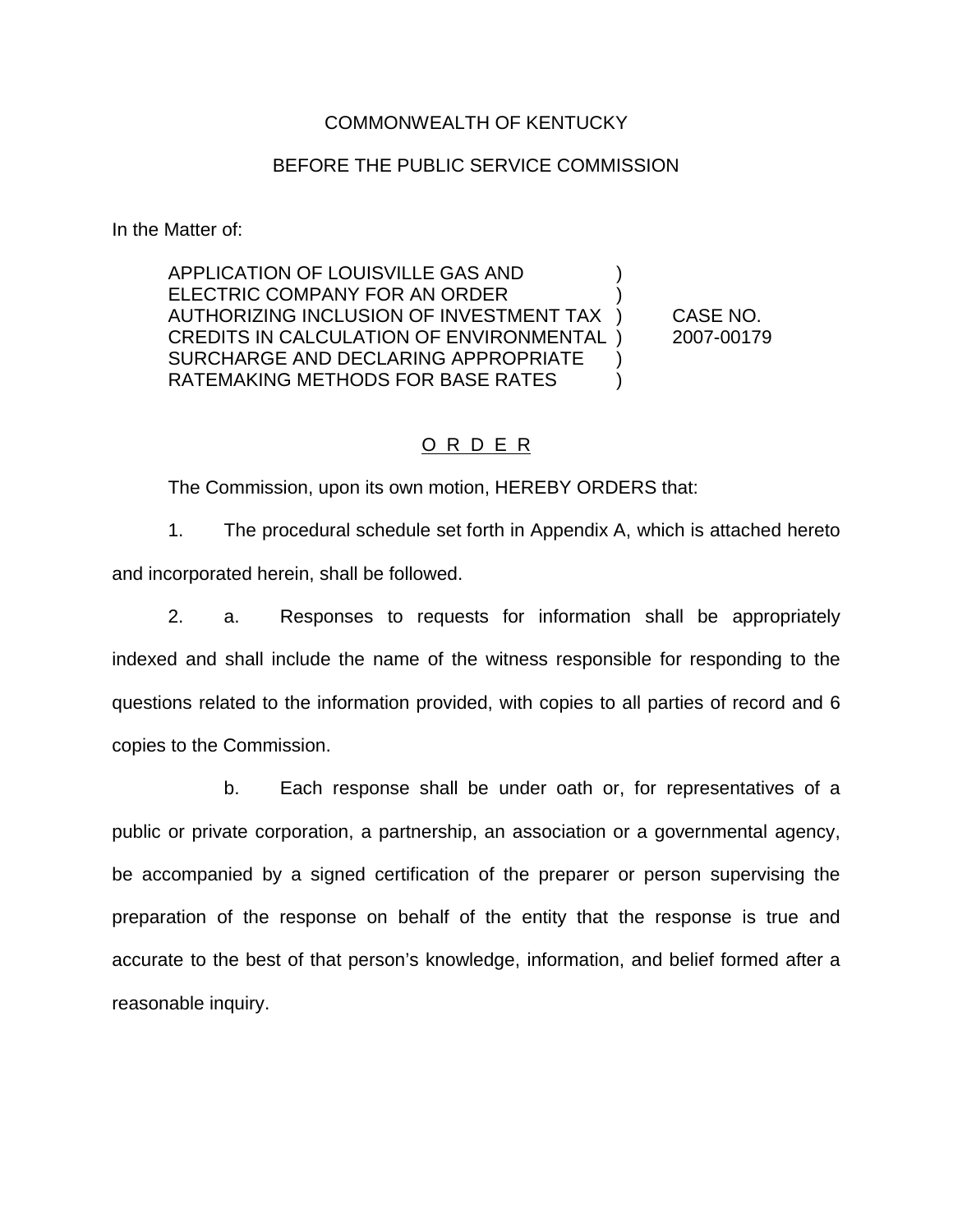c. A party shall make timely amendment to any prior response if it obtains information upon the basis of which it knows that the response was incorrect when made or, though correct when made, is now incorrect in any material respect.

d. For any request to which a party fails to furnish all or part of the requested information, that party shall provide a written explanation of the specific grounds for its failure to furnish.

3. The Commission does not look favorably upon motions for continuance. Consequently, motions for extensions of time with respect to the schedule herein shall be made in writing and will be granted only upon a showing of good cause.

4. Nothing contained herein shall prevent the Commission from entering further Orders in this matter.

Done at Frankfort, Kentucky, this 29<sup>th</sup> day of May, 2007.

By the Commission

ATTEST:

**Executive Director** 

Case No. 2007-00179